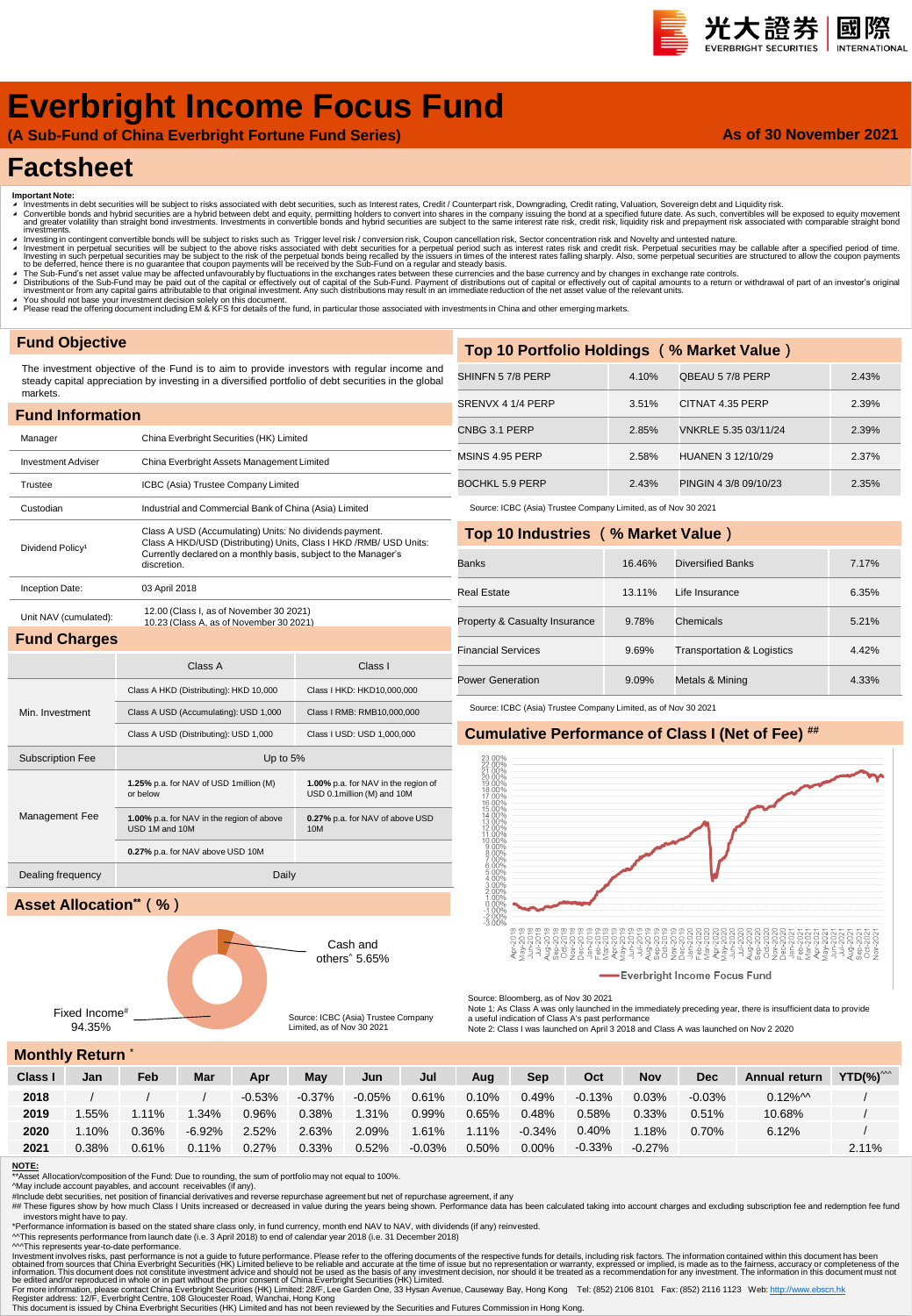# **Everbright Income Focus Fund**

**(A Sub-Fund of China Everbright Fortune Fund Series)**

## **Factsheet**

- 
- Important Note:<br>▲ Investments in debt securities will be subject to risks associated with debt securities, such as Interest rates, Credit / Counterpart risk, Downgrading, Credit rating, Valuation, Sovereign debt and Equid
- πνestinems.<br>Πανεsting in contingent convertible bonds will be subject to risks such as Trigger level risk / conversion risk, Coupon cancellation risk, Sector concentration risk and Novelty and untested nature. Investment in perpetual securities will be subject to the above risks associated with debt securities for a perpetual period such as interest rates risk and credit risk. Perpetual securities may be callable after a specifi
- A The Sub-Fund's net asset value may be affected unfavourably by fluctuations in the exchanges rates between these currencies and the base currency and by changes in exchange rate controls.<br>A Distributions of the Sub-Fund
- 
- ∡ You should not base your investment decision solely on this document.<br>▲ Please read the offering document including EM & KFS for details of the fund, in particular those associated with investments in China and other em

### **Country of distribution ( by investment amount)**



### Greater China ■ Korea

United Kingdom

■Switzerland

■Indonesia

Japan

**Thailand** India

- **Philippines**
- Australia
- Malaysia
- United States

| <b>Other Indicators</b>                            |            |  |  |  |  |  |
|----------------------------------------------------|------------|--|--|--|--|--|
| Sharpe Ratio                                       | 1.74       |  |  |  |  |  |
| <b>Yield to Maturity</b>                           | 3.18       |  |  |  |  |  |
| <b>Yield to Worst</b>                              | 2.44       |  |  |  |  |  |
| <b>Modified OA Duration</b>                        | 1.28       |  |  |  |  |  |
| Portfolio Composite Rating (Fitch / S&P / Moody's) | A-/A-/Baa1 |  |  |  |  |  |

Source: Bloomberg, as of Nov 30 2021

#### **NOTE:**

\*\*Asset Allocation/composition of the Fund: Due to rounding, the sum of portfolio may not equal to 100%.

^May include account payables, and account receivables (if any).<br>#Include debt securities, net position of inancial derivatives and reverse repurchase agreement but net of repurchase agreement, if any<br>## These figures show investors might have to pay.

\*Performance information is based on the stated share class only, in fund currency, month end NAV to NAV, with dividends (if any) reinvested.<br>^^This represents performance from launch date (i.e. 3 April 2018) to end of cal

<sup>AM</sup>This represents year-to-date performance is not a guide to future performance. Please refer to the offering documents of the respective funds for details, including risk factors. The information contained within this d

Disclaimer:<br>This document is prepared by Everbright Securities International and/or its affiliates. It is on basis of the information provided by the recipient and publicly available reports, news, or data. It is not compi

The purpose of this document is not to provide the basis, recommendation, or suggestion for the recipient to make investment decisions. This document divident his metally advisories for any incrument and the metally includ

Any opinion mentioned in this document are exclusively general opinions. The opinions may be different or inconsistent with the research and and/or its affiliates. or its busines mentioned in this document are served by it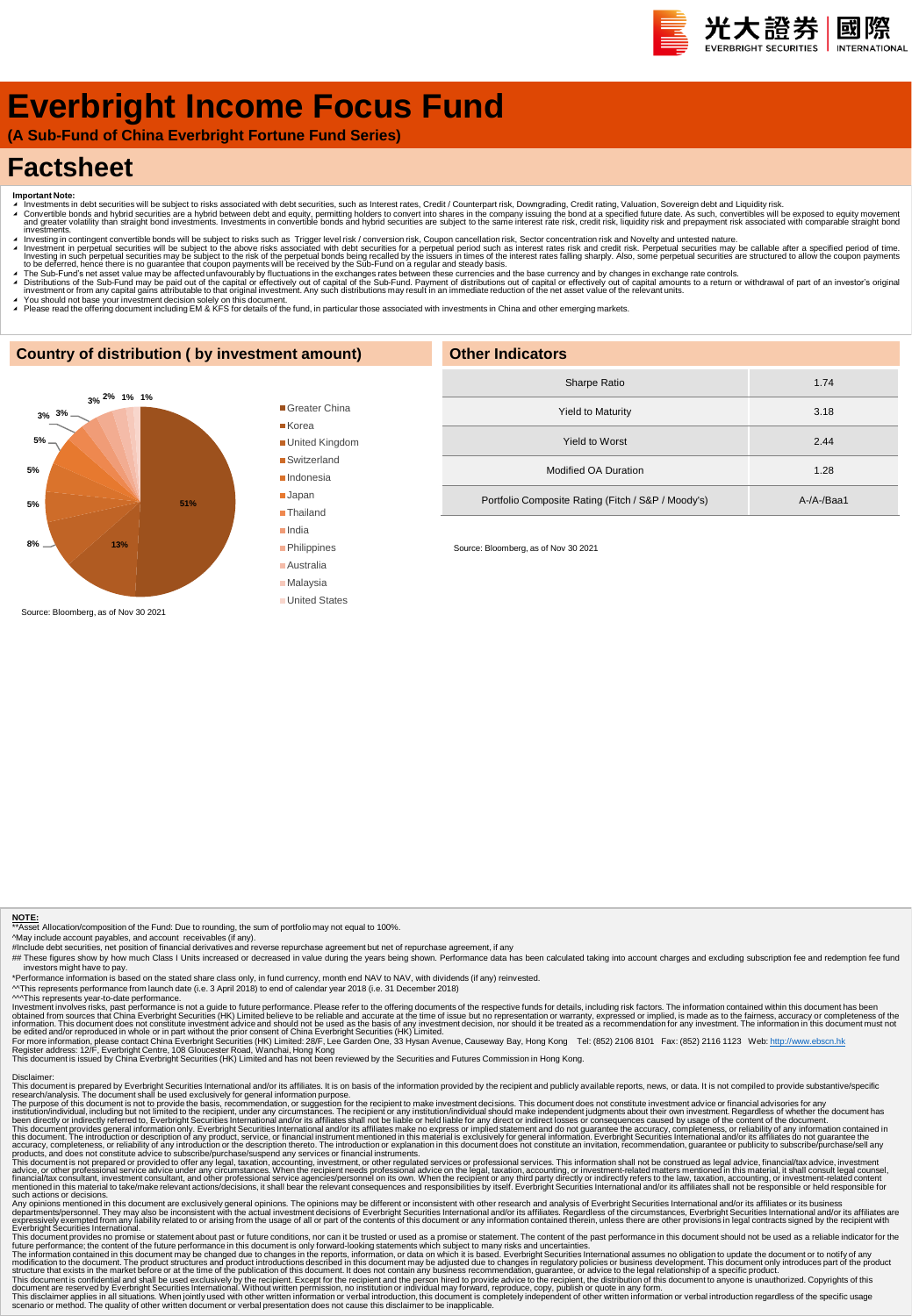

# **光大焦點收益基金**

**(中國光大富尊基金系列的子基金)**

## **基金概要**

**重要提示:**

**基金目標**

**基金資料**

供定期收入及穩定資本增值。

- 
- 4 可轉證券投資將承受與情務證券相關的風險,例如利率、信貸次易對手風險、降線、信貸評級、評估、主權債務和流動性風險。<br>4 可轉換債務業投資將承受與情務額證外相關的風險,例如利率、信貸次易對手風險、降風、有限部級行情勞的公司的股份,因此,與直接債券投資相比,可轉換債券將面臨股本波動和更大的波動性 可轉換<br>4 債券和混合證券的投資要承受與直接債券投資相關的相同利率風險、行業集中風險和頂待付款風險 •<br>1 積分和混合證券的投資要承受要項資
- 
- 
- 
- 
- ▲ 投資者不應惶恨據本又僵做出投資決定 。<br>▲ 有關該基金的詳細資料 · 請閱讀發行文件(包括基金說明書和產品資料概要) · 包括有關中國及其他新興市場風險 ·

子基金的投資目標旨在透過投資於由環球市場的債務證券組成的分散投資組合,以為投資者提 **十大持倉(市值佔比%)** 新韓金融 5 7/8 PERP 4.10% 澳洲昆士蘭保險 5 7/8 PERP 2.43% 瑞士再保險 4 1/4 PERP 3.51% 韓國國民銀行 4.35 PERP 2.39% 藍星 3.1 PERP 2.85% 萬科地產 5.35 03/11/24 2.39% 三井住友保險 4.95 PERP 2.58% 華能 3 12/10/29 2.37% 中國銀行(香港) 5.9 PERP 2.43% 平安 4 3/8 09/10/23 2.35% または、<br>また、その他には、その他には、16.46% 多元化銀行 オピアン・ショップ 7.17% 不動產 13.11% 人壽保險 6.35% 產物及意外險 9.78% 化學 5.21% 來源: 工銀亞洲信託有限公司 (2021年11月30日)

| 基金經理:   | 中國光大證券(香港)有限公司                                     |                                                                  |  |  |  |  |  |  |
|---------|----------------------------------------------------|------------------------------------------------------------------|--|--|--|--|--|--|
| 基金投資顧問: | 中國光大資產管理有限公司                                       |                                                                  |  |  |  |  |  |  |
| 受托人:    | 工銀亞洲信託有限公司                                         |                                                                  |  |  |  |  |  |  |
| 托管行:    | 中國工商銀行(亞洲)有限公司                                     |                                                                  |  |  |  |  |  |  |
| 派息政策1:  | 上宣布‧由基金經理全權決定‧                                     | A類美元 ( 累積 ) 單位 : 不支付股息 ·<br>A類港元/美元(分發)單位·I類港幣/人民幣/美元單位:目前在每月的基礎 |  |  |  |  |  |  |
| 成立日期:   | 2018年4月3日                                          |                                                                  |  |  |  |  |  |  |
| 單位淨值:   | 12.00 (l類, 2021年11月30日)<br>10.23 (A類, 2021年11月30日) |                                                                  |  |  |  |  |  |  |
| 基金費用    |                                                    |                                                                  |  |  |  |  |  |  |
|         | A 類                                                | 類                                                                |  |  |  |  |  |  |

| 季並算用    |                                                                              |                                           | 來源:                                                                         |  |  |  |
|---------|------------------------------------------------------------------------------|-------------------------------------------|-----------------------------------------------------------------------------|--|--|--|
|         | A 類                                                                          | 類                                         |                                                                             |  |  |  |
|         | 港元(分派)<br>: 10,000港元                                                         | 港元 : HKD 10.000.000                       | 類                                                                           |  |  |  |
| 最低首次認購額 | 美元 (累積/分派): 1,000美元                                                          | 人民幣: RMB 10.000.000<br>美元 : USD 1,000,000 | 23.00%<br>22 00%<br>21.00%<br>20 00%                                        |  |  |  |
| 初始認購費   | 最多為5%                                                                        |                                           |                                                                             |  |  |  |
| 管理費(每年) | 100萬美元或以下<br>: $1.25%$<br>100萬以上至1,000萬美元: 1.00%<br>1,000萬美元以上<br>$: 0.27\%$ | 10萬至1,000萬美元: 1.00%<br>1,000萬美元以上 : 0.27% | 16.00%<br>15.00%<br>14.00%<br>13 00%<br>12.00%<br>11.00%<br>10.00%<br>9.00% |  |  |  |

現金及其他^ 5.65%

來源: 工銀亞洲信託有限公司 (2021年11月30日)

## $\frac{1}{2}$  積表現 (扣除費用後)



金融服務 9.69% 運輸及物流 4.42% 發電 9.09% 金屬與礦業 4.33%

-光大焦點收益基金

注1:由於A類基金成立時間較短,數據不足,暫不顯示A類基金份額業績表現圖表 注2:I類基金份額於2018年4月3日設立,A類基金份額於2020年11月2日設立

94.35% 來源: 工銀亞洲信託有限公司 (2021年11月30日)

固定收益#

**基金表現** \*

| -- 14 Y 20 |       |       |          |          |           |          |          |       |           |           |          |          |                       |           |
|------------|-------|-------|----------|----------|-----------|----------|----------|-------|-----------|-----------|----------|----------|-----------------------|-----------|
| 類          | 一月    | 二月    | 三月       | 四月       | 五月        | 六月       | 七月       | 八月    | 九月        | 十月        | 十一月      | 十二月      | 年回報                   | 年至今(%)^^^ |
| 2018       |       |       |          | $-0.53%$ | $-0.37\%$ | $-0.05%$ | 0.61%    | 0.10% | 0.49%     | $-0.13%$  | 0.03%    | $-0.03%$ | $0.12\%$ <sup>M</sup> |           |
| 2019       | .55%  | .11%  | 1.34%    | 0.96%    | 0.38%     | 1.31%    | $0.99\%$ | 0.65% | 0.48%     | 0.58%     | 0.33%    | 0.51%    | 10.68%                |           |
| 2020       | .10%  | 0.36% | $-6.92%$ | 2.52%    | 2.63%     | 2.09%    | 1.61%    | 1.11% | $-0.34\%$ | 0.40%     | 1.18%    | 0.70%    | 6.12%                 |           |
| 2021       | 0.38% | 0.61% | 0.11%    | 0.27%    | 0.33%     | 0.52%    | $-0.03%$ | 0.50% | 0.00%     | $-0.33\%$ | $-0.27%$ |          |                       | 2.11%     |

來源: 彭博 (2021年11月30日)

### **提示**:

**交易頻率 インタン あたま こうしょう かいしゃ あいしゃ あいきょう あいきょう** 毎個營業日

\*\*資產分配/組合:由於四捨五入 · 投資組合的總和可能不等於100% ·<br>^可能包括應付帳款和應收帳款(如果有) ·

#包括債券、金融衍生品的淨頭寸與逆回購協議,但扣除正回購協議(如果有)<br>## 這些數字顯示了I 類基金份額在所示年份的價值增減情況。業績資料的計算已考慮基金費用,但不包括基金投資者可能需要支付的認購費和贖回費。

\*基金表現僅基於指定的單位類別。計算基礎: 每月末資產淨值對資產淨值(以基金貨幣計算)。所得股息(如果有)會進行再投資和計算在內。

^^這表示從發布日期(即2018年4月3日)到2018日年末(即2018年12月31日)的表現

^^這表示年至今表現。<br>投資涉及風險,過去的表現並不代表未來的表現。有關風險因素的詳情,請參閱各基金的發行文件。本文檔中包含的信息均來自中國光大證券(香港)有限公司認為在發行時是可靠和準確的信息,但未就其公平性,準<br>確中或信件做出任何明示或暗示的陳述或保證。本文檔不構成投資建議,不應用作任何投資決策的基礎,也不應被視為任何投資的建議。未經中國光大證券(香港)有限公司事先同意,不得全部或部分編輯和/或複製<br>本文檔中的信息。

如要查詢更多資料 · 請聯絡 中國光大證券(香港)有限公司:香港銅鑼灣希慎道33號利園一期28樓 熱線: (852) 2106 8101 傳真: (852) 2116 1123 網址: <u>http://www.ebscn.hk</u><br>註冊地址:香港当行告士打道108號光大中心12樓<br>本文件由中國光大證券(香港)有限公司發行,未經香港證券及期貨事務監察委員會審查。